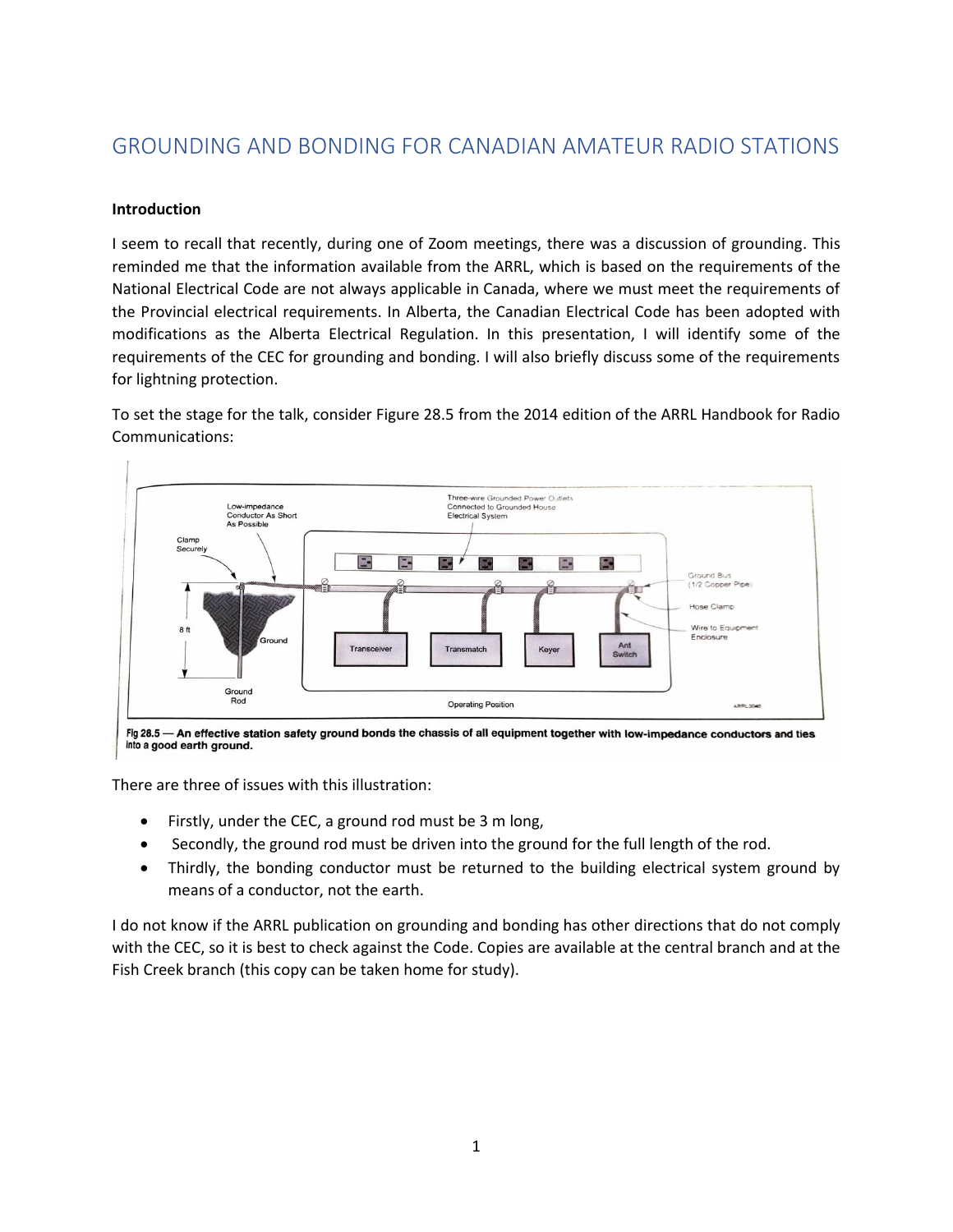#### **Building Electrical System Ground**



Figure 10-1 **Bonding and grounding conductors** 

This figure, and others that follow are taken from the 2015 edition of the Canadian Electrical Code Handbook. It shows a schematic of a service entrance to the building and the distribution panel for the building. Our equipment bonding conductor system, by hook or by crook, is required to get back to the grounding electrode. Fortunately, this may not be as difficult as it first appears.

### **NON-ELECTICAL EQUIPMENT BONDING**



**Figure 10-16** Bonding of non-electrical equipment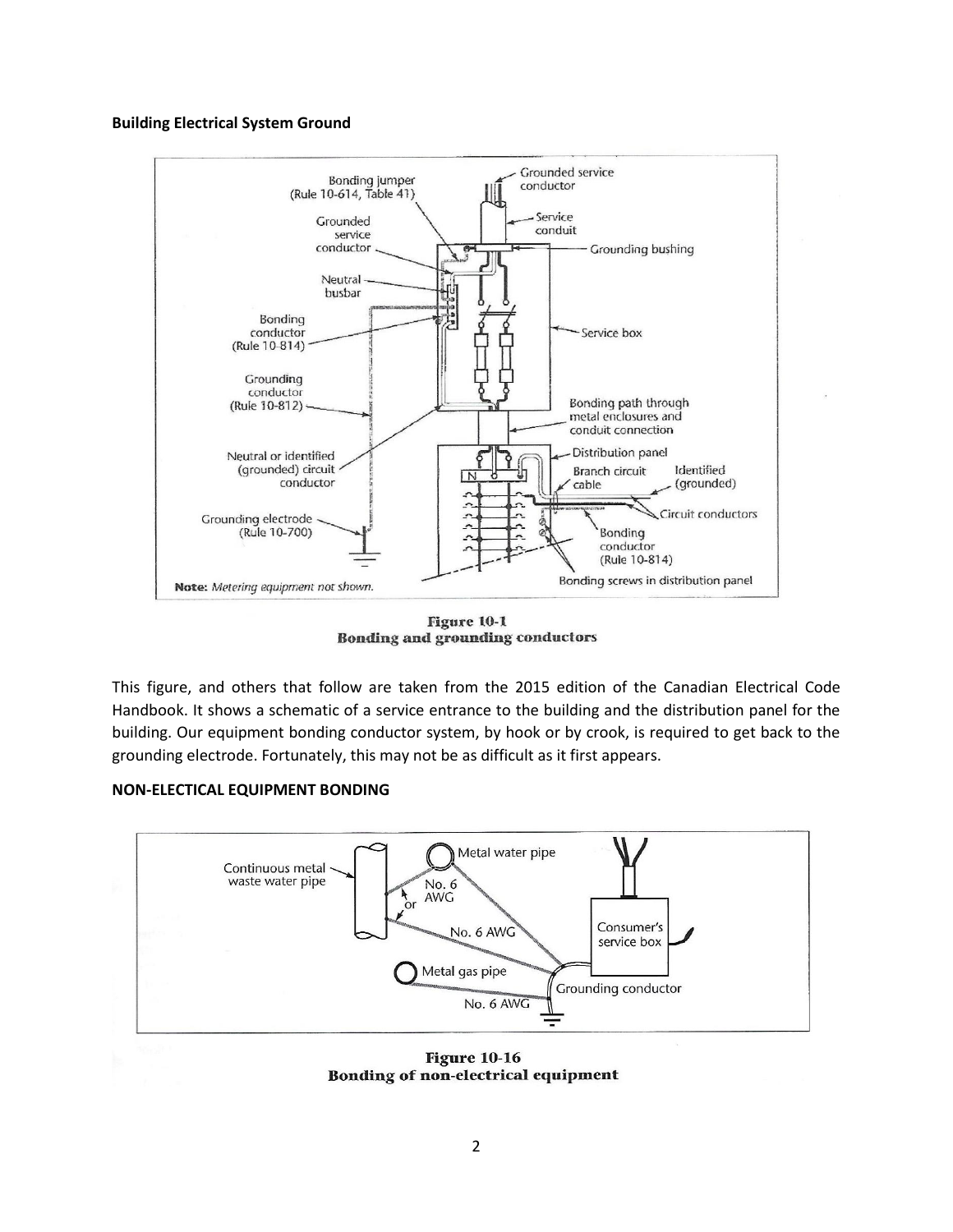The CEC requires that various non-electric equipment be provided with equipotential bonding. Of interest to us who live in certain types of structure (single and two-family residential buildings, row housing for example), it may not be necessary to run a line to a point in the main panel where the system ground is connected. For instance, in my house, which was built around 1959, the water line into the house is metallic and, at the time of construction, it was customary practice to make the water piping the system ground.



In order for this to be acceptable, then and now, the water inlet piping had to meet a specific requirement: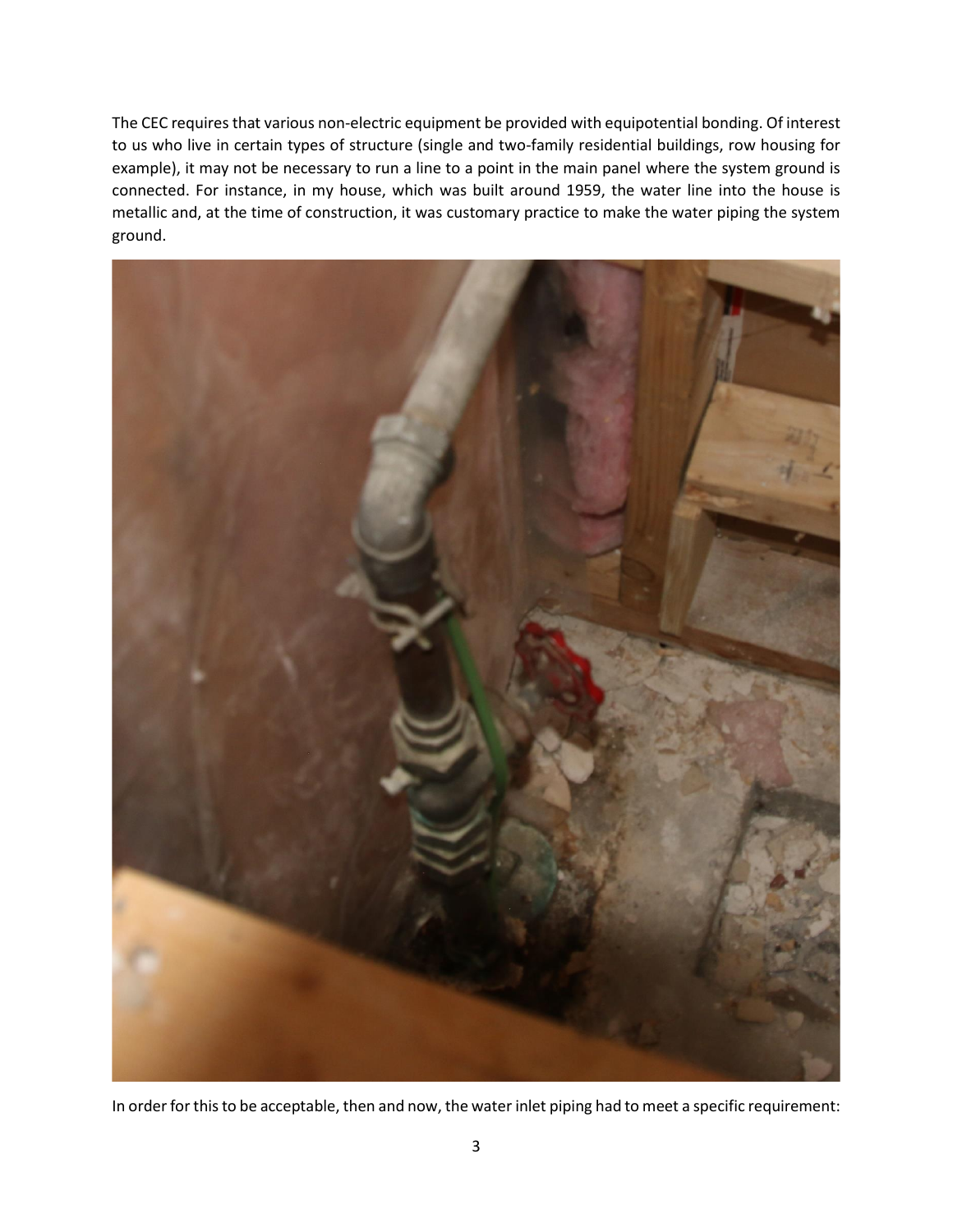

**Figure 10-25** In-situ grounding electrode - Water piping

I do not know when the use of plastic piping came into common use for municipal water distribution systems, nor do I know when plastic piping became the standard practice for interior water distribution systems in low rise, residential construction. I suppose the Canadian Standards Association would be able to tell us when the organization first published standards for such piping.

All is not lost, however. As far as I am aware, if a building is provided with natural gas, the piping for such a system is still required to be metallic construction. Since the CEC requires such piping to be bonded to the electrical system ground, if such piping is located close to your shack, it may be possible to use that piping as a route to the electrical system ground.

## **MANUFACTURED GROUNDING ELECTRODES**

The CEC permits the use of manufactured grounding electrodes and in-situ grounding electrodes. Except for the water piping just discussed, the other examples are of interest only if you are constructing the building and can arrange to install them during construction.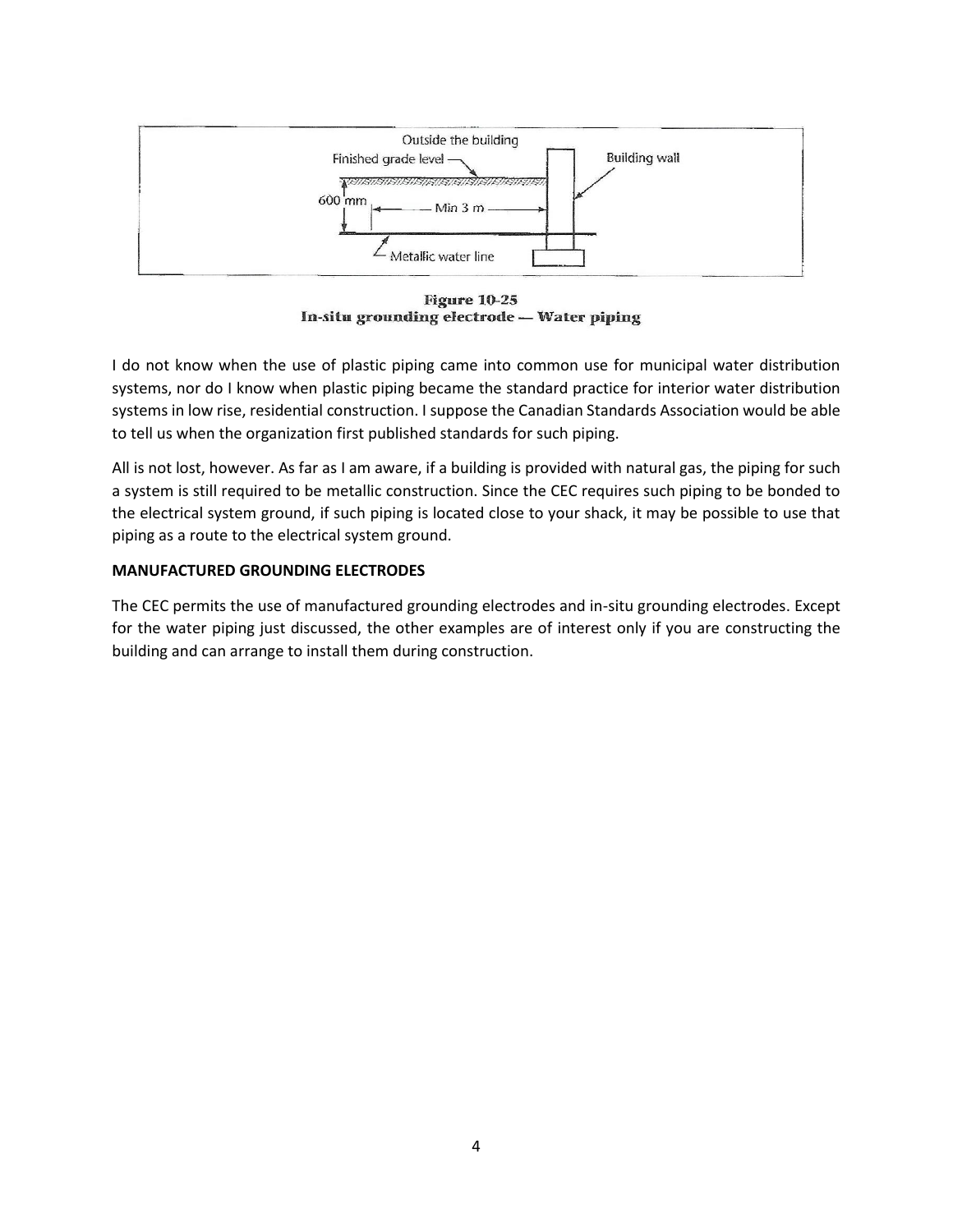

**Figure 10-23** Manufactured grounding electrodes

The key points in Figure 10-23 are the length of the rods, the separation between rods if more than one is used for the building electrical system ground, and the implied requirement that the conductor connecting multiple rods must be buried. The CEC permits the wiring which interconnects grounding electrodes from burial if it is free from exposure to mechanical damage. However, there is a requirement in the CEC that if the grounding conductor is smaller than 8 AWG, it must be enclosed in a raceway or flexible armour. The requirements for the grounding system for lightning protection are slightly different. Figure 10-30 requires the interconnection of ground rods used for different systems and requires only a 2 metre separation between ground rods,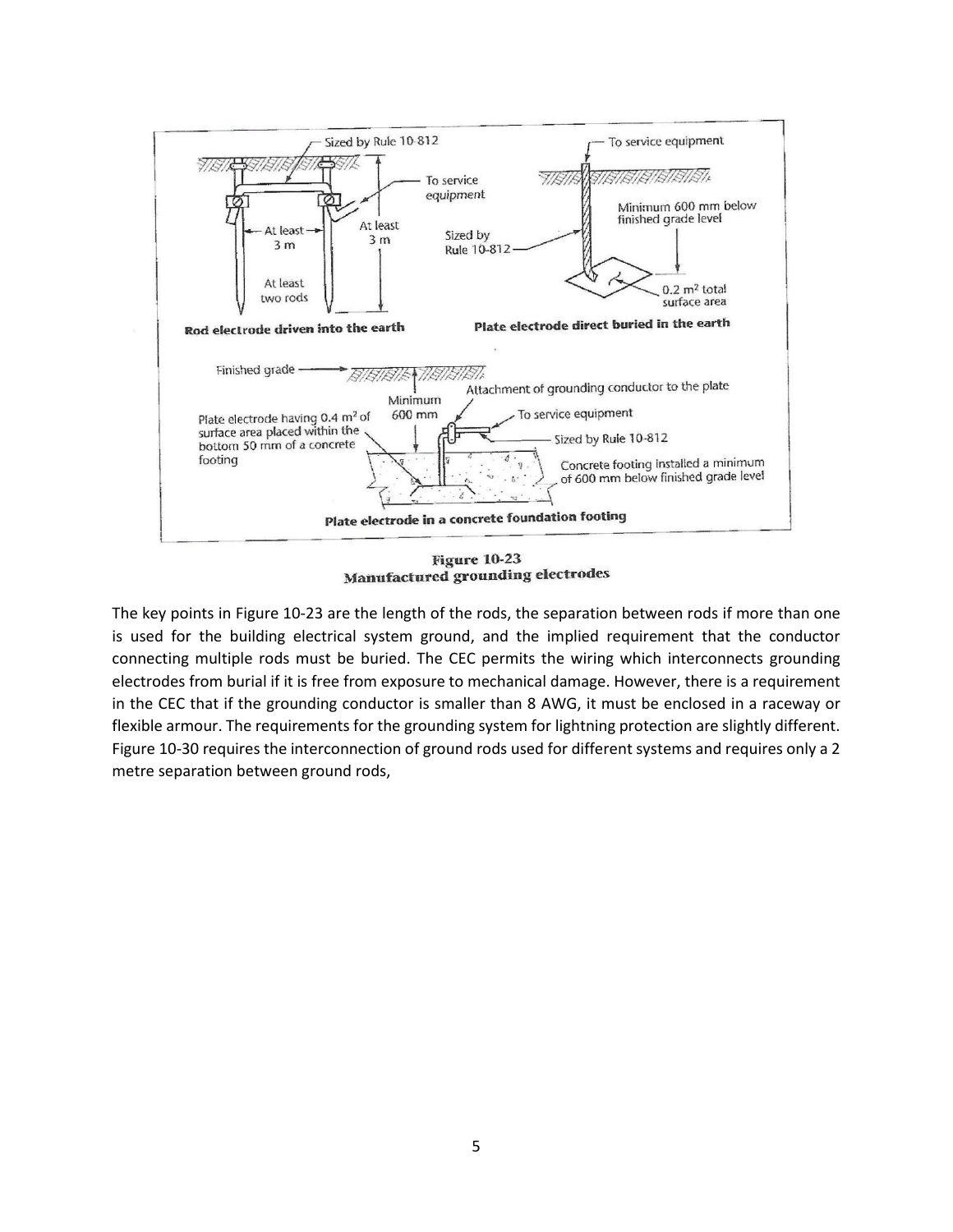

**Figure 10-30** Bonding requirements for multiple grounding electrode systems

## **REQUIREMENTS SPECIFIC TO AMATEUR RADIO STATIONS**

Amateur radio stations must conform to the general requirements contained in the CEC with respect to grounding and bonding. Specifically, noncurrent carrying metallic parts of electrical equipment in the station must be bonded together and that bonding system must be connected to the building electrical system ground. Unless the bonding system is already incorporated in the equipment (i.e. the plug for a power supply), the bonding conductor must be a minimum 6AWG, unless it can be shown that a smaller conductor can be safely used. There are guidelines in the CEC for determining the acceptability of smaller conductors.

In cases where the amateur station requires both an operating ground and a protective ground, the same wiring can be used for both provided it is possible to disconnect the operating ground without interfering with the protective ground.

Figure 54-7 illustrates the requirements for grounding of antennas. The requirements indicated are those required by the CEC and the code for the installation of lightning protection systems may contain additional requirements.

The masts, metal support structures and antenna frames must be grounded. Surge arrestors must be installed where the cable between the antenna and equipment enters the building.